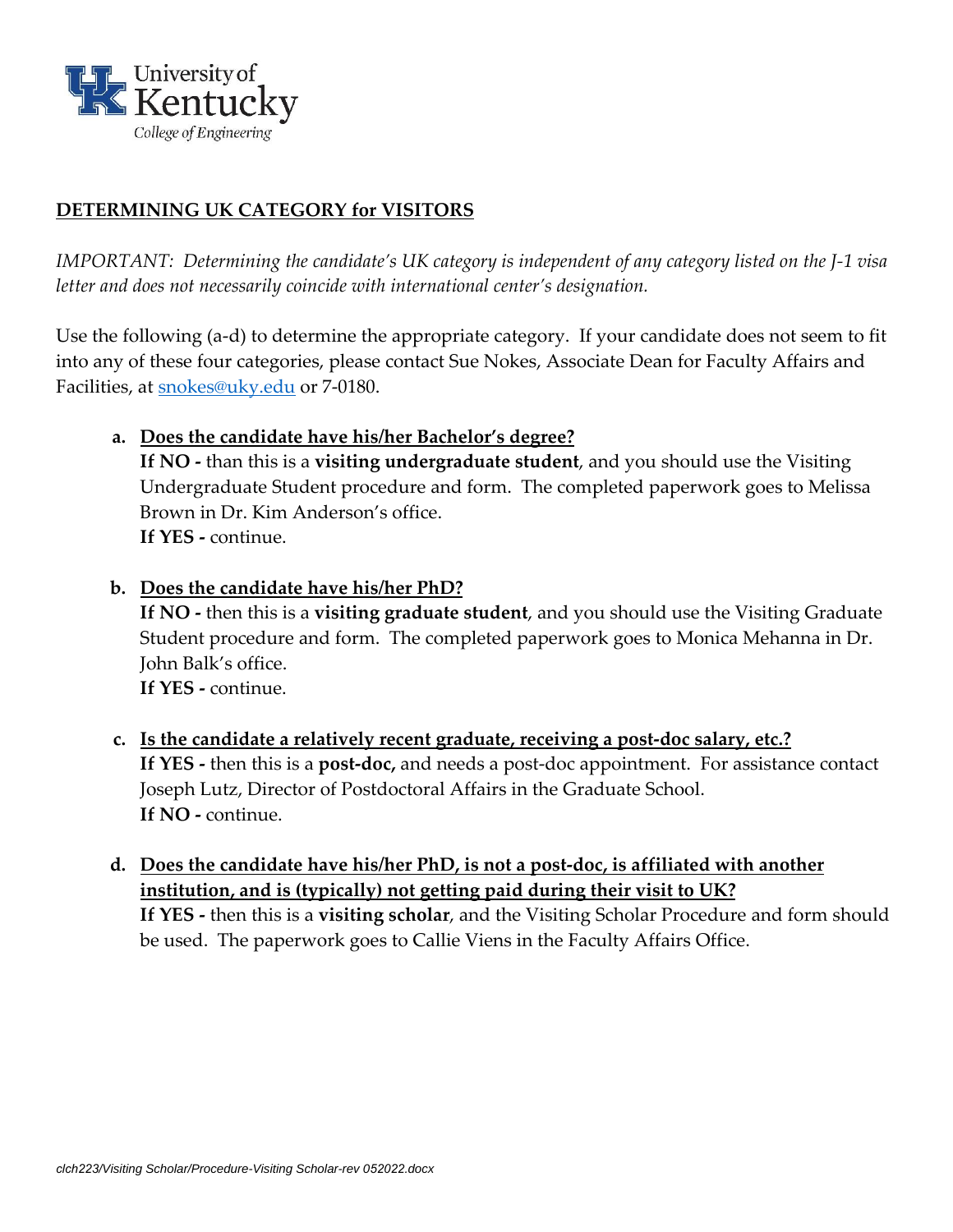

# **PROCEDURE - Visiting Scholar**

**Visiting Scholar:** The candidate has earned a PhD but is not a Post-Doctoral Scholar.

*IMPORTANT: Before proceeding, please be sure you have correctly identified the visiting candidate's UK category by referring to the first page of this procedure "Determining UK Category for Visitors". Determining a visiting candidate's UK category is independent of any category listed on the J-1 visa letter and does not necessarily coincide with international center's designation.*

## **INVITATION/OFFER LETTER STAGE**

- If the person being invited (candidate) is not a US citizen or permanent resident, the first step is to send an invitation/offer letter to the candidate so a visa can be obtained. This is sometimes called the J-1 invitation and/or offer letter, and requires the signatures of the following:
	- o **For Departments**: the sponsoring faculty member, Department Chair of the sponsoring faculty member.
	- o **For Centers:** the sponsoring faculty member, the Center Director and the Department Chair of the sponsoring faculty member.
- If the candidate is a US citizen or permanent resident, then the Department Chair (or Center Director and Department Chair of the sponsoring faculty member) may sign and send the offer letter directly.

### **ACCEPTANCE STAGE**

• The invitation/offer letter has been signed/dated by the candidate to indicate acceptance and returned to the department/center.